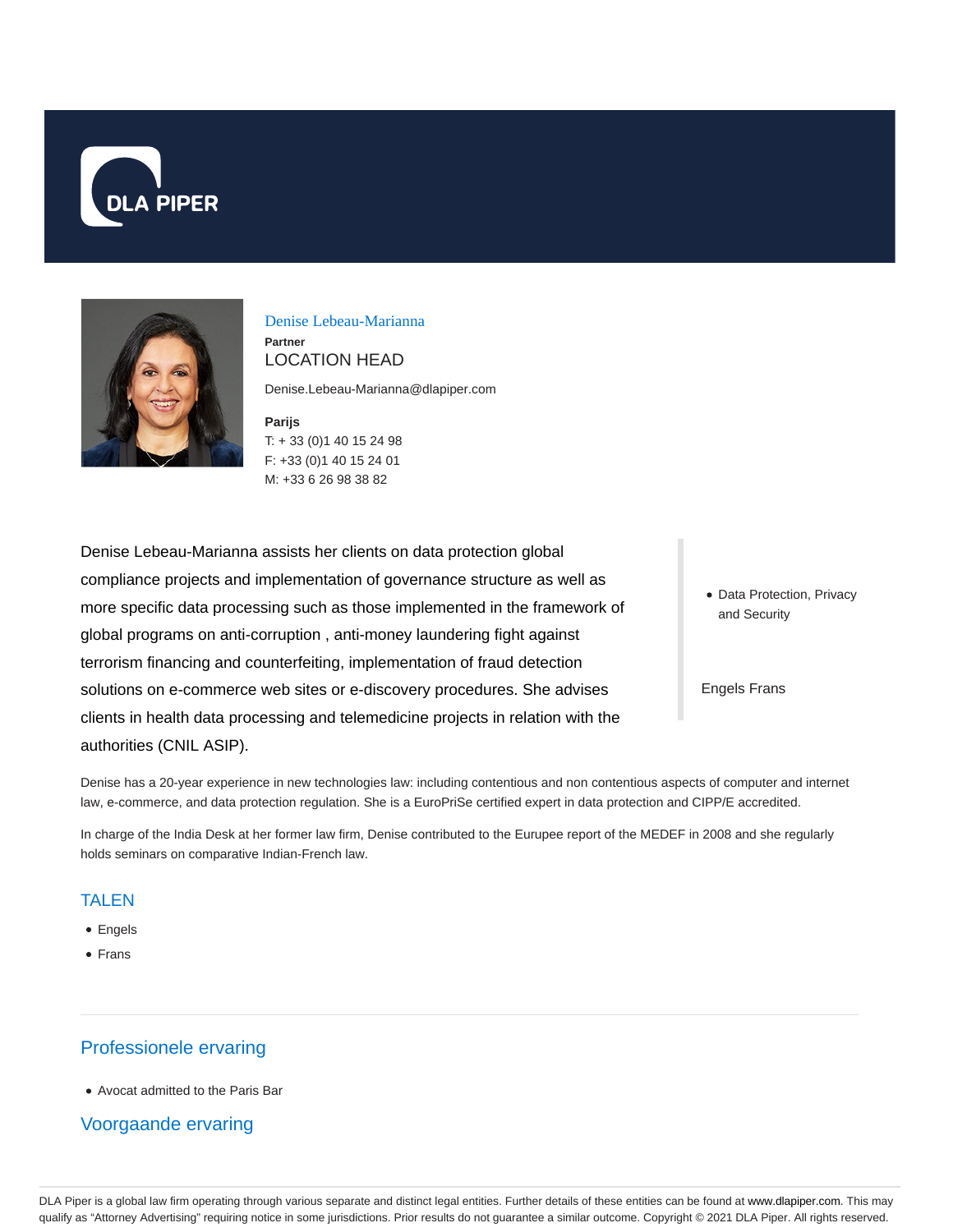Before joining DLA Piper, Denise Lebeau-Marianna developed and led the data protection practice of an international business law firm for over twenty years.

# **Erkenning**

- **Best Lawyers Information Technology Law Privacy and Data Security Law 2017-22**
- Chambers Europe Spotlight Table TMT: Data Protection 2022
- Legal 500 Data Privacy & Data Protection Tier 1 -Leading Individual 2022
- 'Denise Lebeau-Marianna boasts enviable expertise in cybersecurity and often assists with data privacy compliance matters as well as data breach investigations. One market source reports that she "is passionate and has very good client contacts." Chambers Europe, 2021
- 'Denise Lebeau and DLA Piper have developed reliable, fast, flexible assistance that responds effectively to the concerns of multinational groups in all segments of data protection, from the implementation of BCRs to the management of data breaches.' 'Denise Lebeau is very flexible; with a deep knowledge of the subject and of its issues and actors, she is able to provide the appropriate responses in a calm and serene manner with appreciable saving of resources.' Legal 500, 2021

### **Opleiding**

- University Paris XI, Master IT Law, 1993
- ESSEC, iMD en Business, 1991
- University Paris II Panthéon-Assas, Master Private Law, 1989

### Lidmaatschappen

- ACSEL (Association pour la confiance dans l'économie numérique) Denise is the Legal Head of the Digital Identity Commission and Confidence in the Digital Economy Task Force
- AMCHAM Core Team Member of Privacy Task Force Paris
- AFCDP (Data Protection Correspondents Association) Member
- Cyberlex Association of Professionals in Law and New Technologies
- IAPP (International Association of Privacy Professionals) Member
- Chamber of Commerce and Industry France-India (CCIFI) Secretary General

#### ACHTERGROND

Denise Lebeau-Marianna is a lecturer in EU Data Privacy Law:

- at Sciences Po Master Enterprise, Consumers and Data Laws;
- at the Paris II University Panthéon-Assas DU Data Protection Officer.

## **Publicaties**

- Article "Adoption de lignes directrices modificatives de la CNIL relatives aux cookies et traceurs à la suite de la décision du Conseil d'Etat du 19 juin 2020: quelles conséquences en pratique?" , Dalloz IP/IT, no. 1, 2021
- Article "Le traitement des données mobiles est-il un moyen de répondre à la crise sanitaire?", Option Finance, June 2020 (this article was awarded a "Plume d'argent" at the Plumes et Caméras de l'économie et du droit by Business Legal Forum in October 2020)
- Article "COVID19 Le traitement des données mobiles des individus : un moyen de répondre à la crise sanitaire?", Les Echos Executives, May 2020
- Article "Les applications mobiles pour sortir du confinement? Le projet StopCovid ne semble pas vraiment convaincre le Régulateur", Les Echos Executives, May 2020
- Article "Pas de relâchement pendant l'état d'urgence sanitaire: la CNIL continue de veiller au respect de la règlementation avec